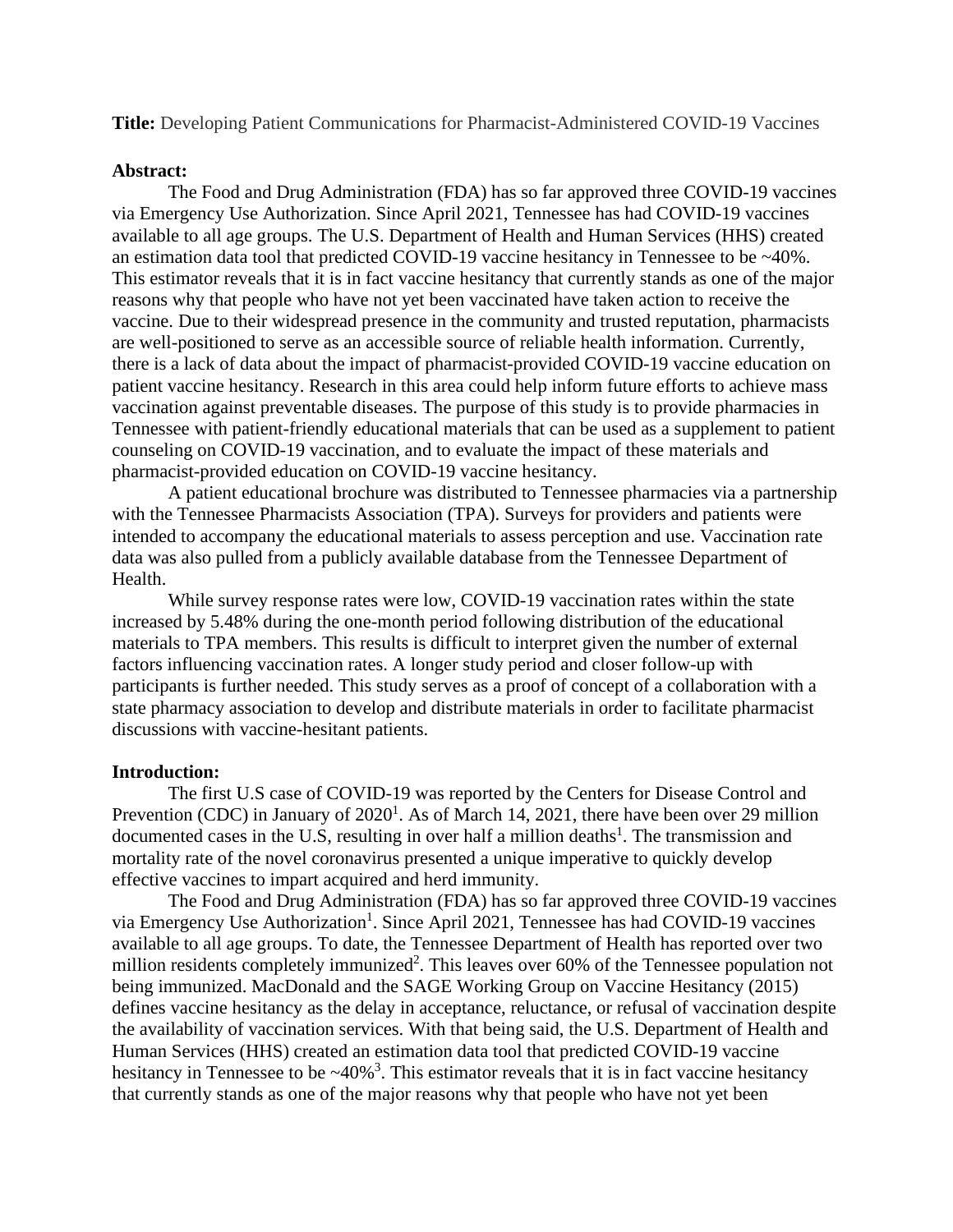vaccinated have taken action to receive the vaccine. Soares et al. states that vaccine hesitancy factors must be grouped by contextual influences, individual and group influences, COVID-19 disease-specific and by COVID-19 vaccine-specific<sup>4</sup>. Knowing that there are several different approaches be made to address vaccine hesitancy, a tailored consultation must be based off of how those patients who have not been vaccinated are found. The pharmacist will take their tailored approach to build the patient's trust so that these consultations be effective.

Due to their widespread presence in the community and trusted reputation, pharmacists are well-positioned to serve as an accessible source of reliable health information<sup>5</sup>. Furthermore, they have been one of the driving forces behind increased vaccination rates for years. A systematic review reported that out of 22 studies examining the impact of pharmacy-based immunization services, all of them found an increase in vaccine coverage associated with pharmacist involvement. This effect was neither tied to whether the pharmacist was the educator, facilitator, or administrator, nor the specific vaccine given<sup>6</sup>. During the pandemic, pharmacies were called on to play a larger role in public health and vaccination initiatives. For example, the number of influenza vaccinations provided in pharmacies grew a considerable amount from the 2019-2020 to 2020-2021 flu season (33.2 million in December 2019 to 46.8 million in December 2020), whereas the number provided in physician medical offices slightly decreased (33.2 million in December 2019 to 30.3 million in December  $2020$ <sup>7</sup>. This change likely reflects the greater perceived safety and convenience of pharmacies as vaccination sites.

Currently, there is a lack of data about the impact of pharmacist-provided COVID-19 vaccine education on patient vaccine hesitancy. Research in this area could help inform future efforts to achieve mass vaccination against preventable diseases. The purpose of this study is to provide pharmacies in Tennessee with patient-friendly educational materials that can be used as a supplement to patient counseling on COVID-19 vaccination, and to evaluate the impact of these materials and pharmacist-provided education on COVID-19 vaccine hesitancy.

This program was done in collaboration with the Tennessee Pharmacists Association (TPA). TPA's mission statement is: "The Tennessee Pharmacists Association advances, protects and promotes high-quality pharmacist-provided patient care in Tennessee"<sup>8</sup>. TPA is a membership organization that has over 4,000 pharmacist members across the state. With representation of pharmacists in communities all across the state, TPA has the ability to extend reach to Tennessee residents who have yet to receive a COVID-19 vaccine.

The primary objective of this study is to evaluate the impact of pharmacist-provided education combined with textual materials on patient COVID-19 vaccine hesitancy within Tennessee. The secondary objectives of this study include increasing patient awareness about availability of COVID-19 vaccines in pharmacies and increasing the capacity for COVID-19 vaccine education by pharmacists in Tennessee. The study also evaluated change in vaccination rates within the state during the study period.

#### **Methods:**

### *Study design and materials:*

Done in collaboration with the Tennessee Pharmacists Association (TPA), this descriptive study utilized two separate cross-sectional surveys that were distributed to pharmacies and patients across the state of Tennessee. The survey for pharmacists consisted of 5 items including a statement of consent. Questions focused on assessing the usefulness of provided educational materials, and were primarily in the form of Likert scales with one freeresponse question to illicit general feedback. The patient survey consisted of 9 items including a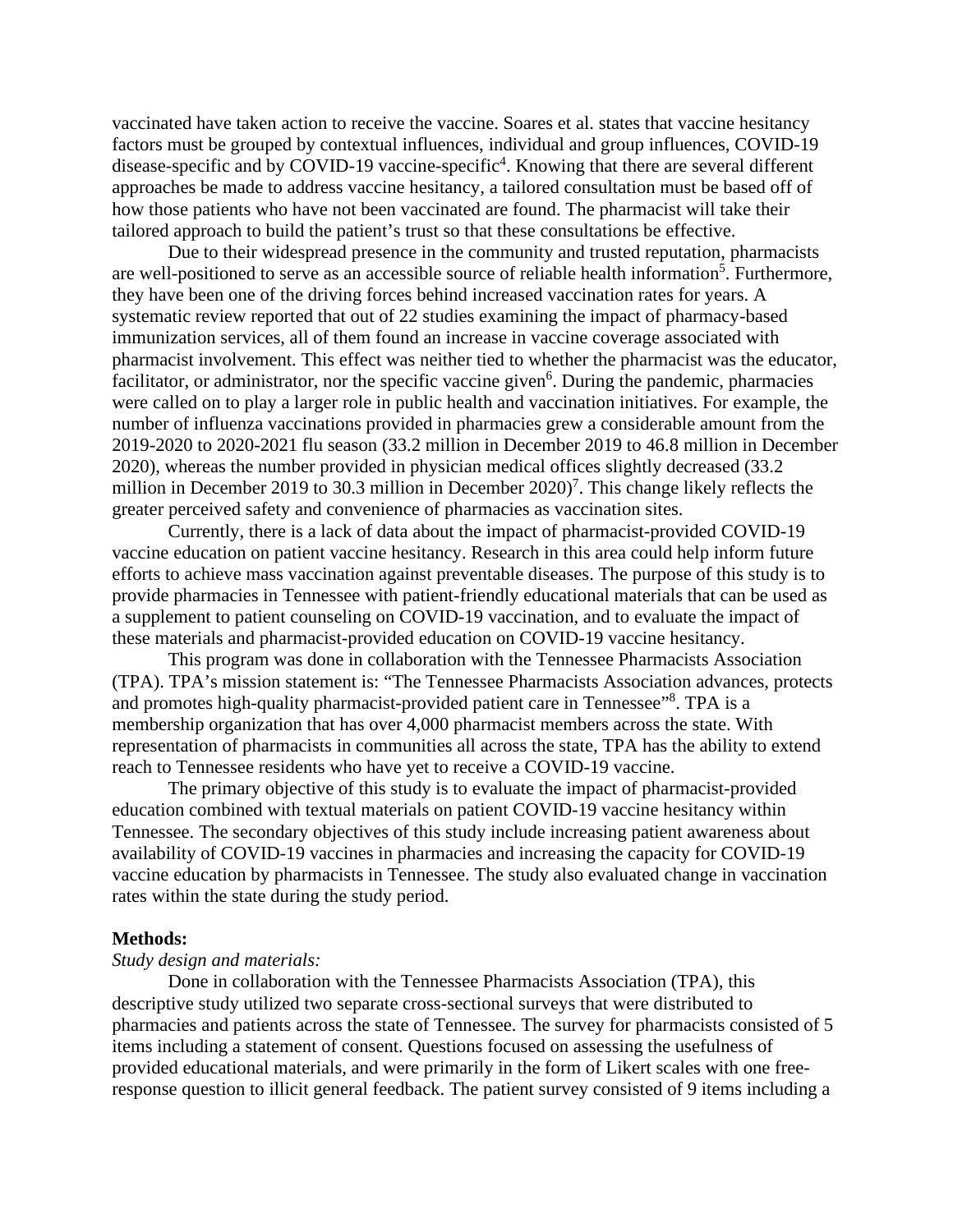statement of consent. Again, questions were formatted as Likert scales and focused on measuring the pharmacist's effect on the patient's level of knowledge, comfort level, and vaccine hesitancy about COVID-19 vaccination. Two free-response questions asked the reason behind the patient's refusal to be vaccinated (if they had refused), and for general feedback. In order to keep the surveys short, demographic data was not collected in either questionnaire. Both surveys were hosted on Google Forms, and results were only accessible to the researchers.

In addition to receiving a patient handout to use during counseling on COVID-19 vaccination (Figure 1), promotional materials were also provided to participating pharmacies. These included a printable flyer to advertise the availability of COVID-19 vaccines at pharmacies generally, and a set of matching images formatted for use on various social media platforms (Facebook, Twitter, Instagram). These supplemental materials were intended to emphasize the importance of COVID-19 immunization, as well as increase awareness of their availability in local pharmacies.

# **Figure 1. COVID-19 vaccination patient education brochure provided to pharmacies**

Front:

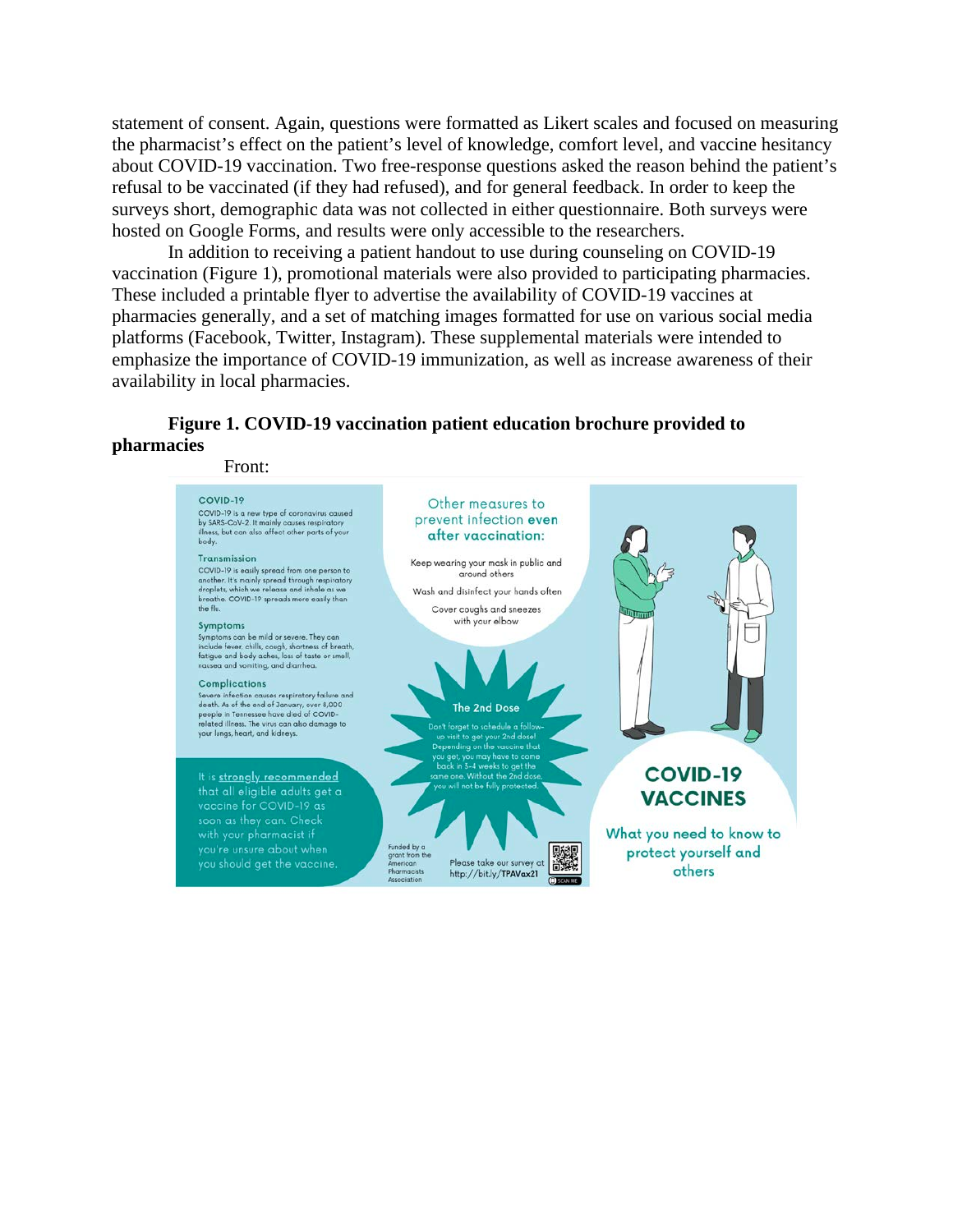#### Back:



Data regarding total number of COVID-19 vaccines administered within the state before and after the project was also collected from the Tennessee Department of Health<sup>9</sup>. Vaccination rates were also broken down by demographic, including sex, race, and age range.

#### *Study population and respondent recruitment:*

The study population consisted of Tennessee pharmacists at facilities registered as COVID-19 vaccine providers with the state health department. Patients who received the brochure as part of their counseling on COVID-19 vaccination were also included in the study regardless of demographic. Respondents who completed less than half of the survey were excluded from data analysis.

#### *Distribution:*

Educational and promotional materials were made available through the TPA website under a page dedicated to COVID-19 resources for pharmacies. The program was announced through the organization's email newsletters that are sent out to member pharmacists weekly. These newsletters provided a link to the materials for easy access. Additionally, pharmacies registered with the state health department ad COVID-19 vaccination providers were directly emailed about the project and provided with the materials.

Pharmacists were provided with a QR code to take the survey through emails and the TPA website. The patient survey was also linked to a QR code attached to the patient education brochure.

#### *Data analysis:*

Data analysis was performed using Microsoft Excel. Likert scale questions were summarized with the frequency of each answer choice. Descriptive statistics were used to report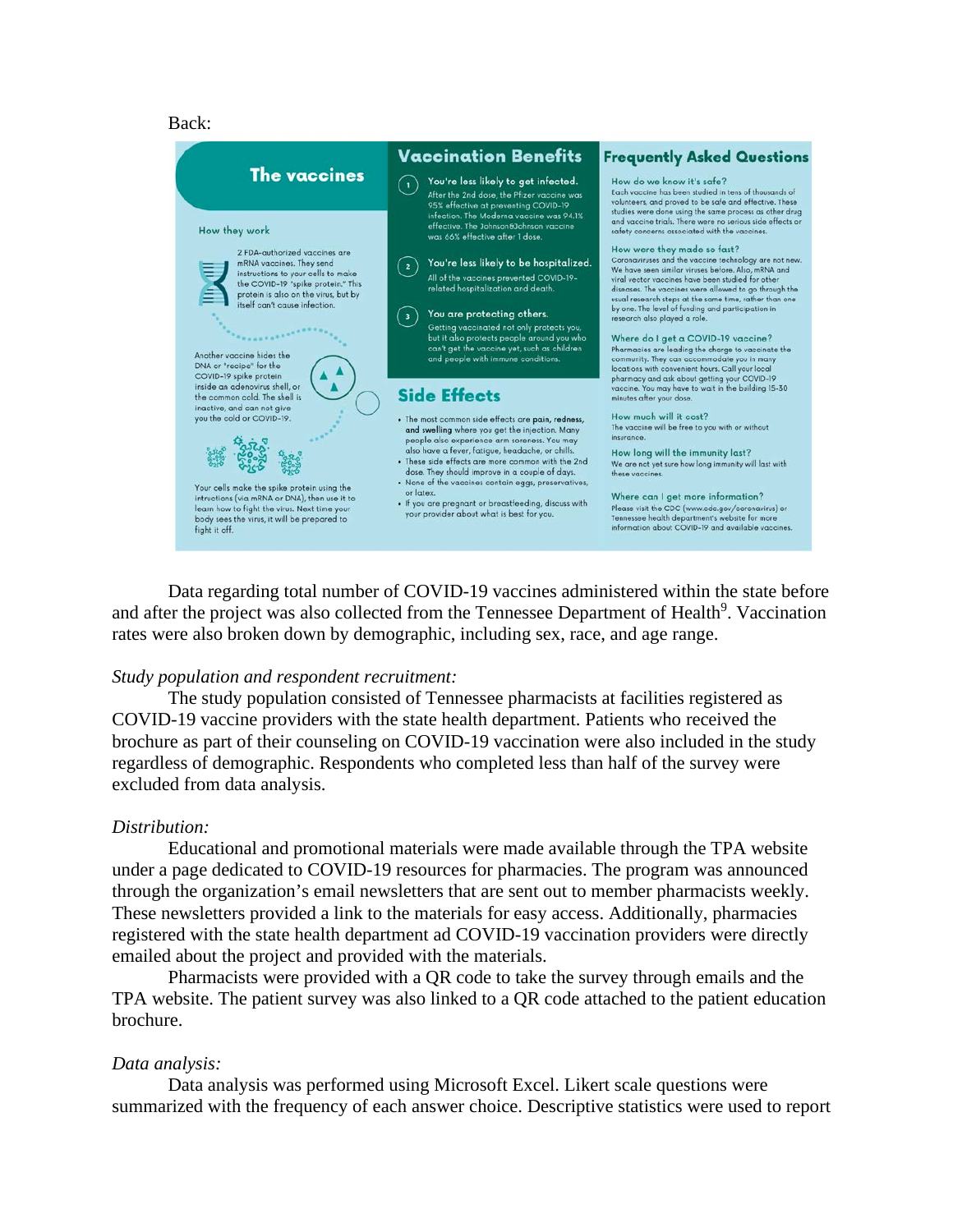the mean and mode of responses to the survey, as well as the change in vaccine administration throughout the state during the study period. Free text answers were paraphrased. Descriptive statistics were used for all demographic information.

## **Results:**

## *Participants*

The materials and surveys were sent out to TPA's over 4,000 member pharmacists across the state of Tennessee. However, due to low survey response rates, the impact and usage of the educational materials generated by this project were not able to be reported at this time.

## *Vaccination Data*

At the start of the study period, on June 25, 2021, a total of 2,498,036 people in Tennessee had received at least one dose of a COVID-19 vaccine (Figure 2). Educational materials were distributed and advertised starting on this date. After approximately one month, on July 22, 2021, an additional 144,745 people received at least one dose (Figure 3). This was an increase of 5.48%. The number of patients who are fully or partially vaccinated is broken down into demographic groups in Figure 4.



**Figure 2: Number of patients in Tennessee with at least one dose of a COVID-19 vaccine as of June 25, 2021**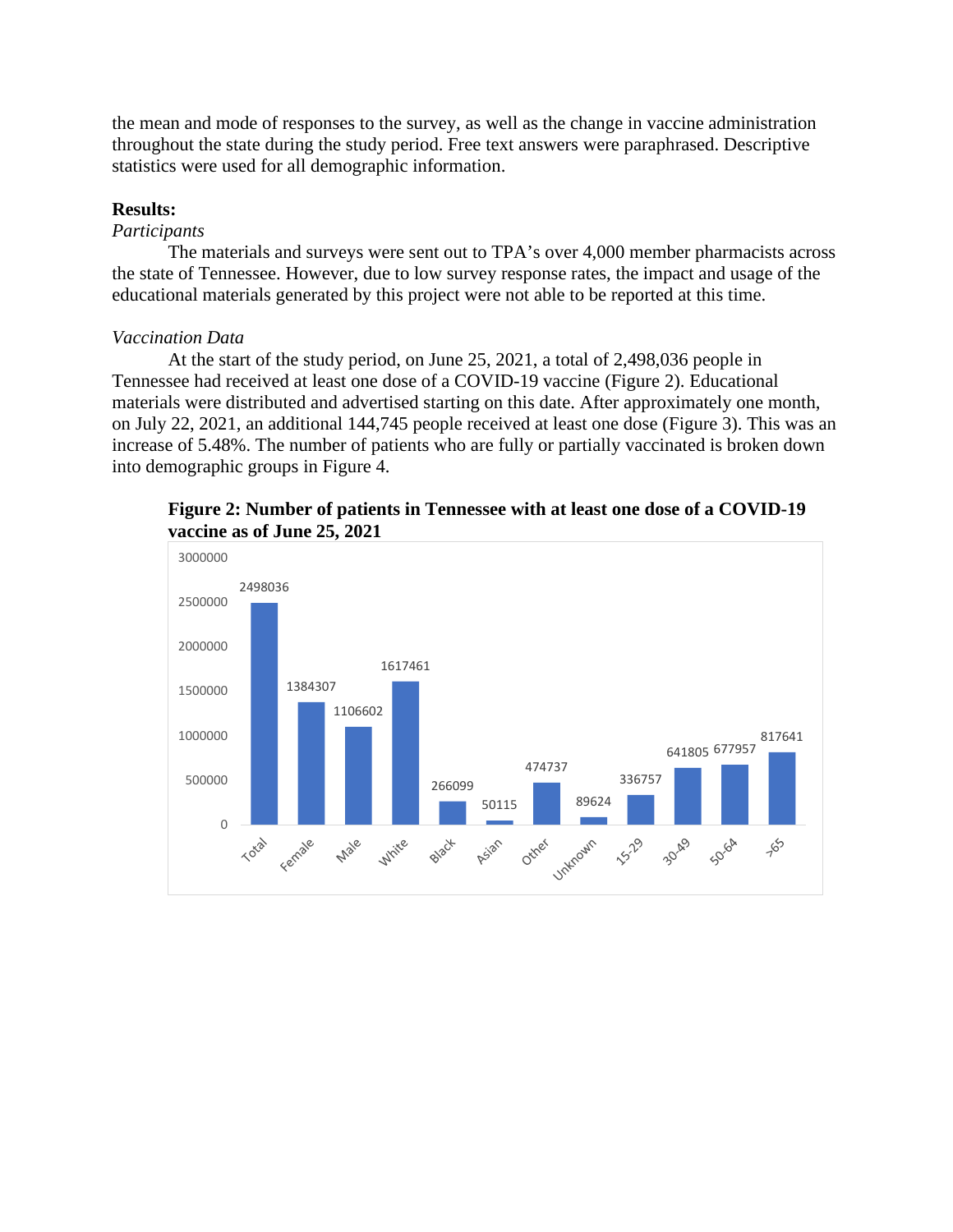

**Figure 3: Number of patients in Tennessee with at least one dose of a COVID-19 vaccine as of July 22, 2021**